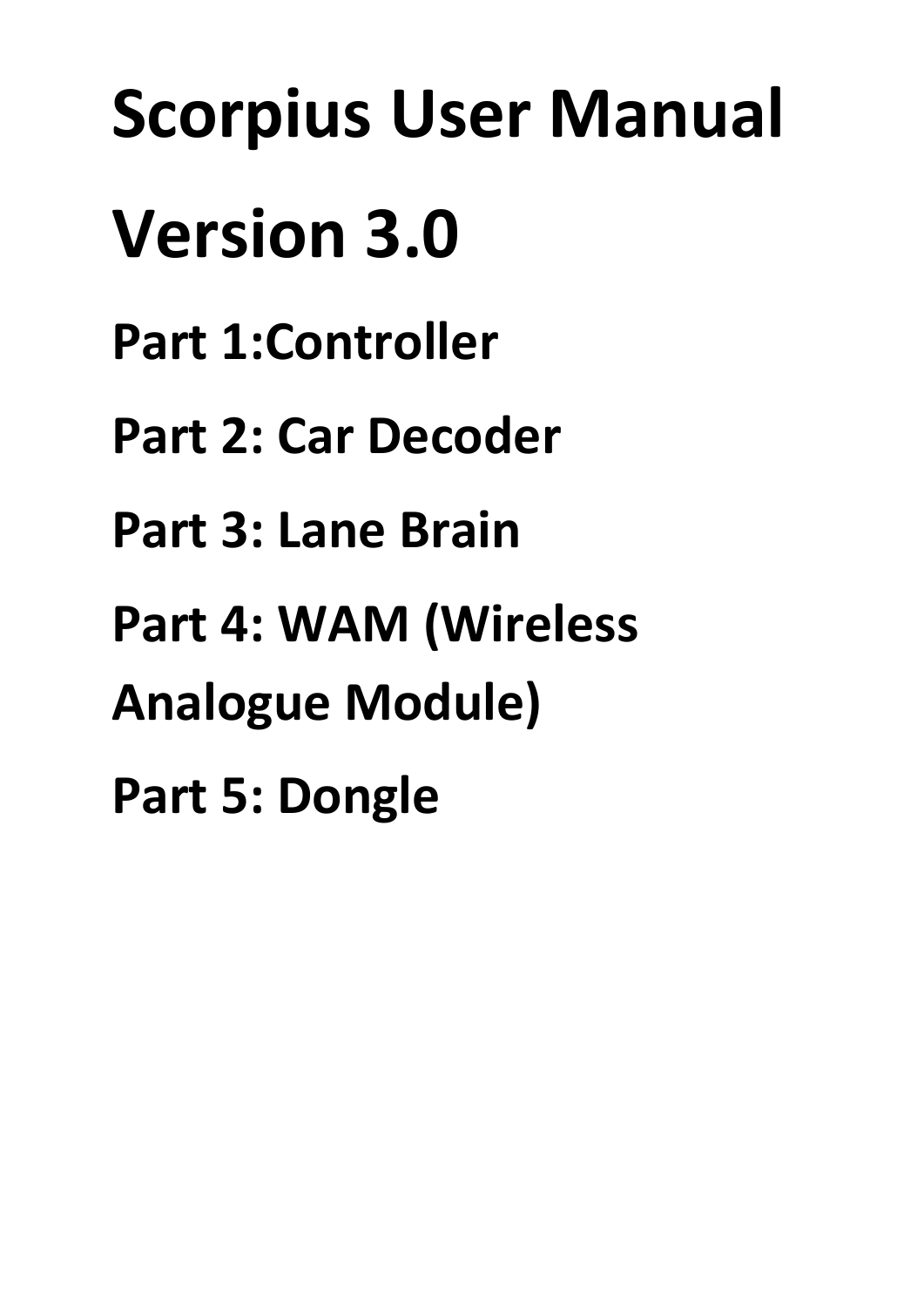# **Part 1: Controller**

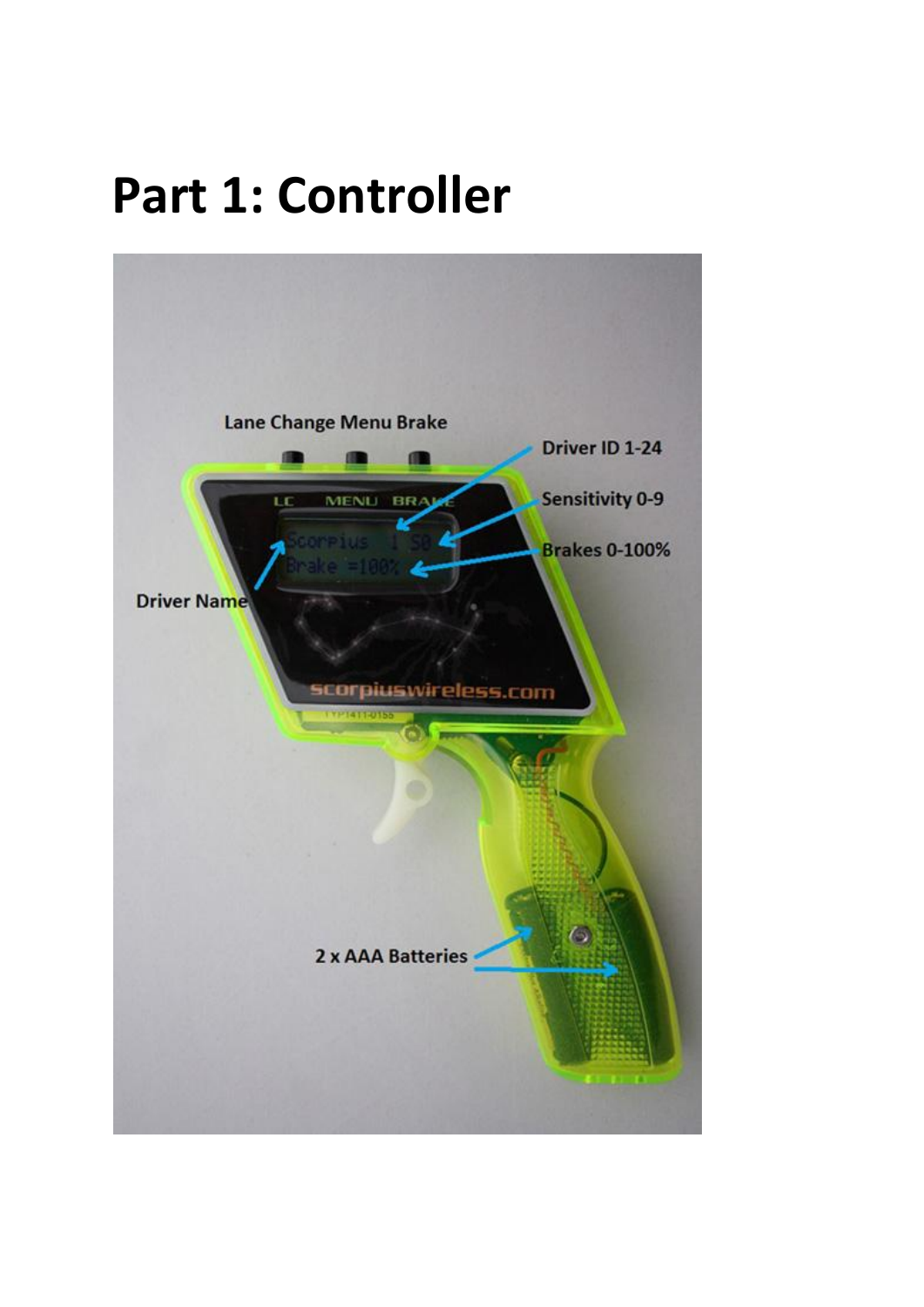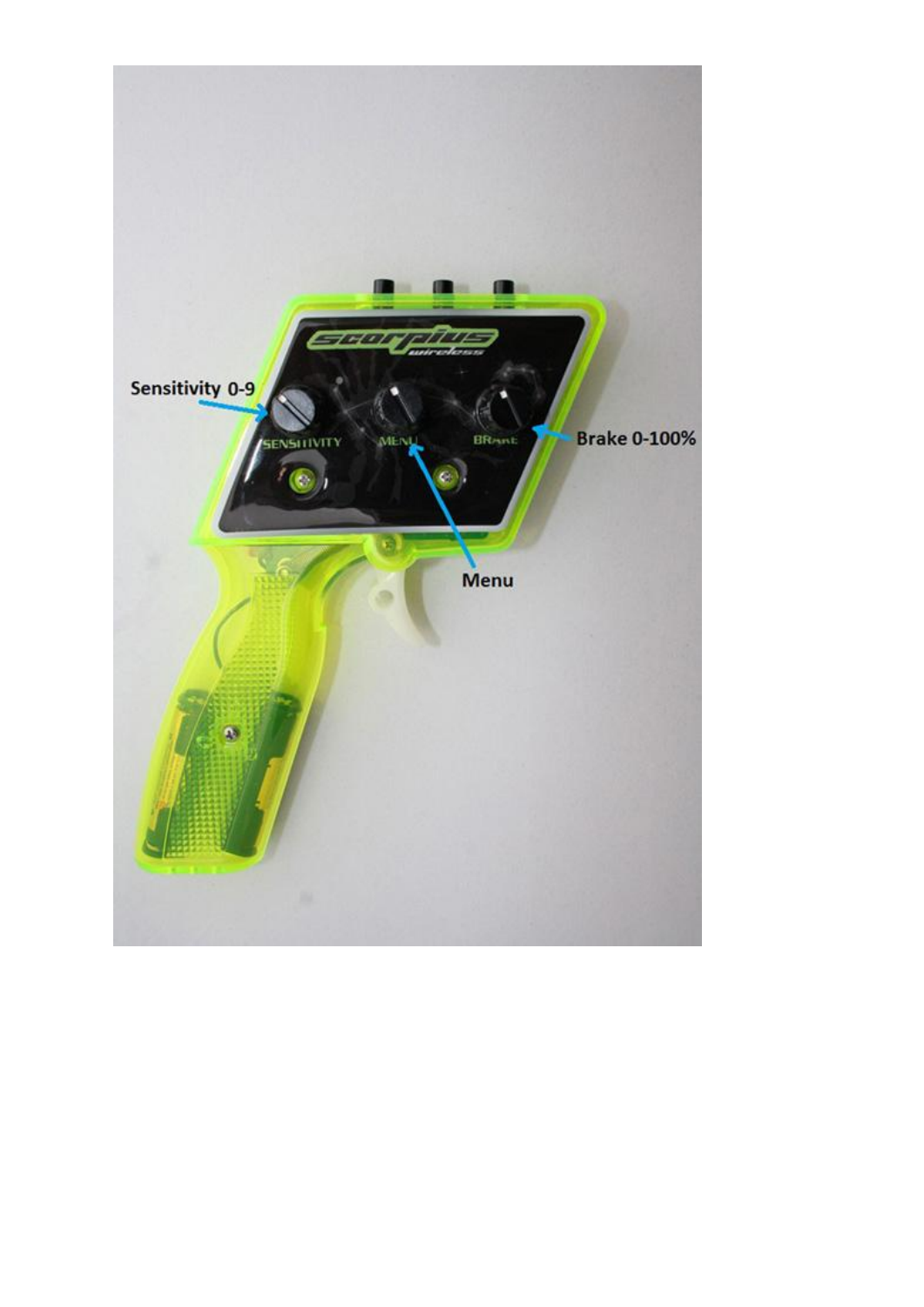## **Knobs**

## **1)Sensitivity**

Scroll to choose 1 of 10 preset or customised throttle curves.

## **2)Menu**

Scroll to various menus. To get into the menu press the menu button for 2 seconds.

## **3)Brake**

Scroll to choose 0-100% in 1% increments for braking levels.

## **Buttons**

## **1) Brake**

Pressing button applies 100% brakes immediately. Also can be used in various RMS functions to trigger events.

## **2) Menu**

Press for 2 seconds to activate menu. Press again to escape.

## **3) Lane Change**

Press to change lanes . For digital racing only.

## **Batteries**

Use good quality AAA batteries. Observe correct polarity on installation.

Batteries last around 3 months. When LCD display starts to fade replace batteries.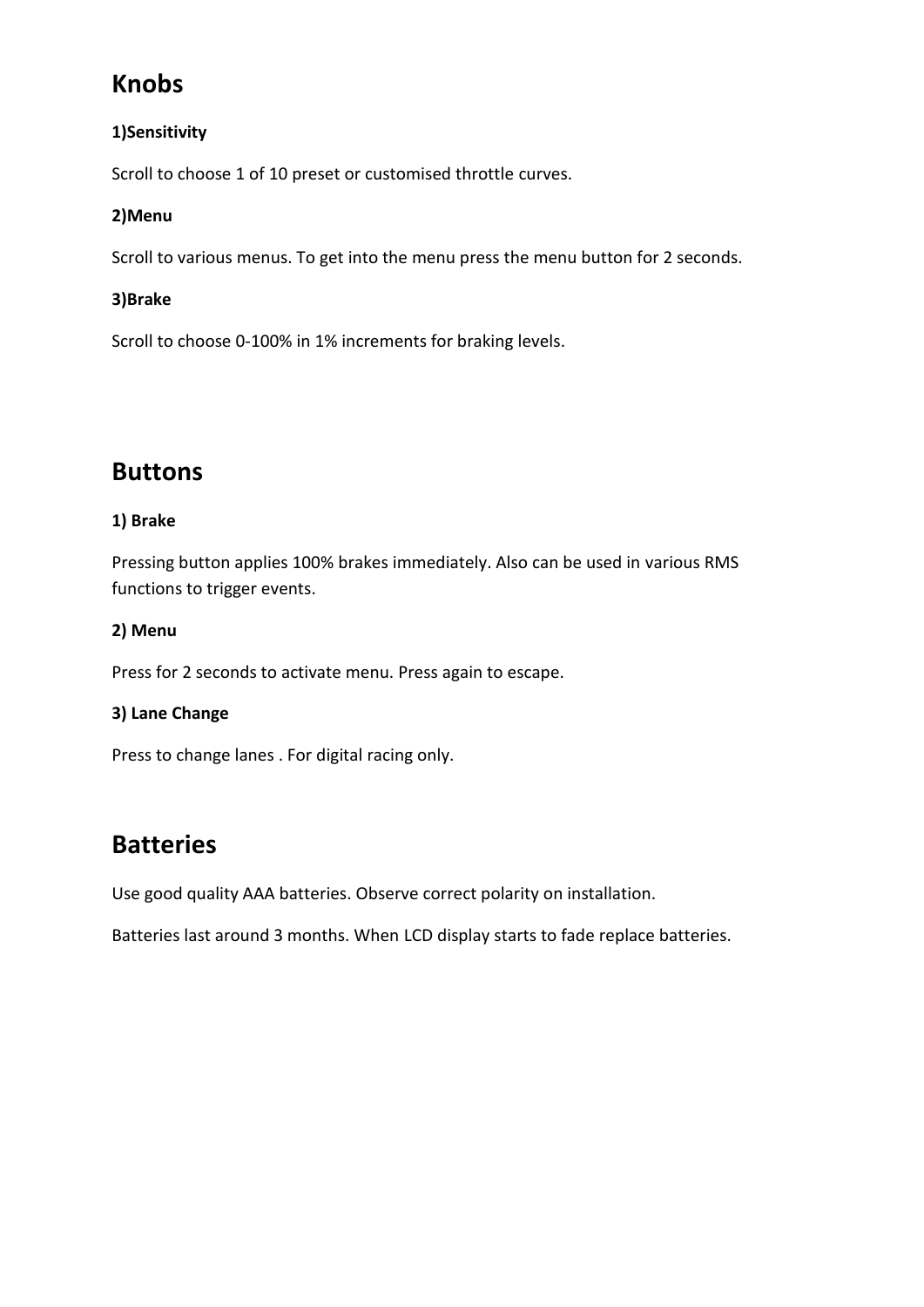## **The Homepage**

The homepage shows Driver name, Driver ID 1-24, Sensitivity setting 0-9, Brake setting 0- 100%



Typical homepage display

# **NOTE:When reflashing or reconfiguring any device ensure only one dongle is inserted into the PC or laptop.**

## **Menu screens:**

## **1) Reflash from PC**

Displays as follows:



## **Scorpius Throttle Booter**

Reflashing updates the controller with the latest software.

To reflash controller:

- i) Click on Scorpius Throttle Booter program on PC.
- ii) Press Menu button for 2 seconds to activate menu on controller.
- iii) Use Menu knob to scroll to "Reflash from PC"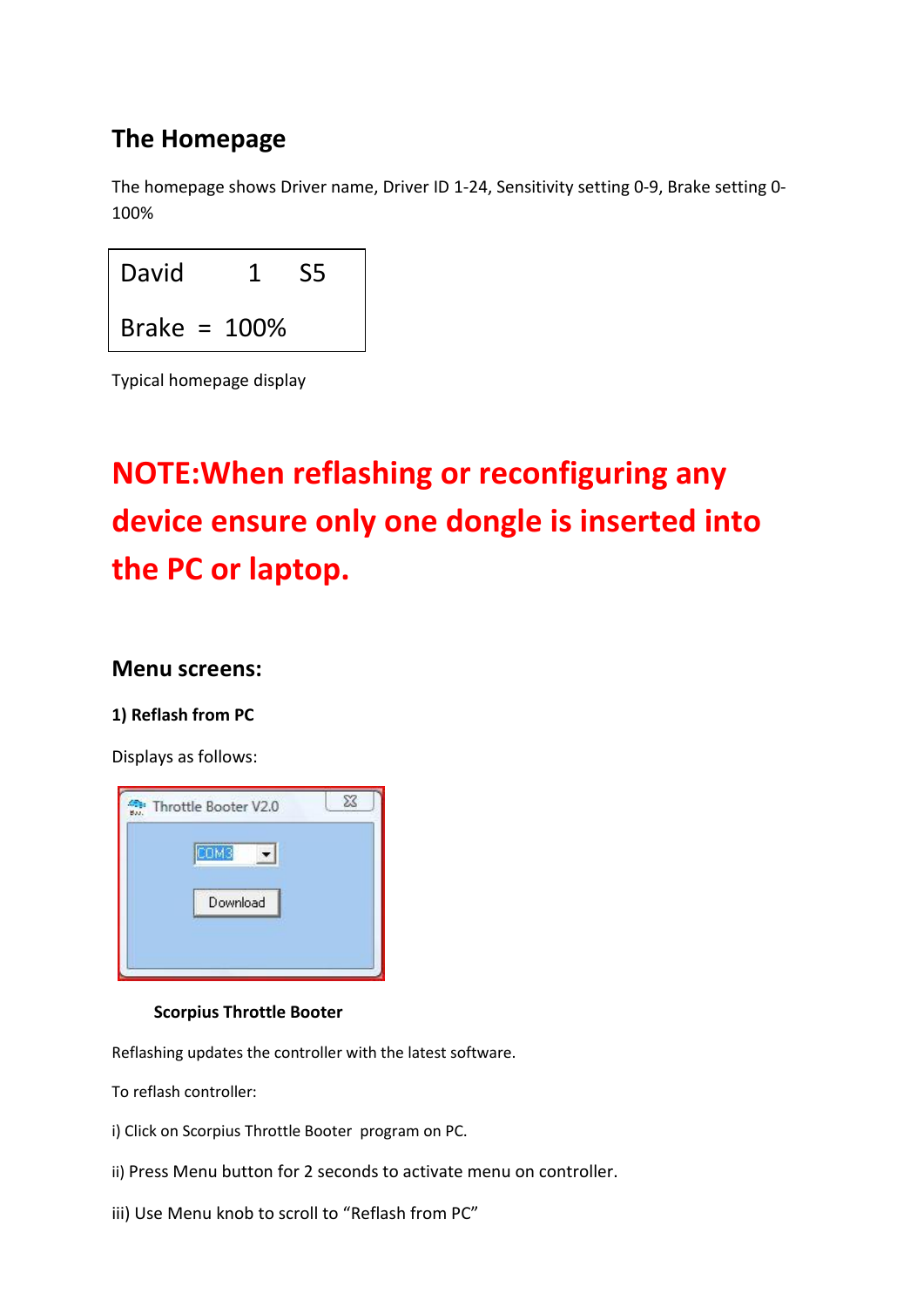

iv) On PC press "Download" to prompt

| Baa. | Throttle Booter V2.0 |  |
|------|----------------------|--|
|      | сомз                 |  |
|      | Download             |  |
|      |                      |  |

v) On the controller press LC button to start download.

The controller screen will show like this:



On PC download progress bar should start filling from 0 to 100%

| Boot Loader V1.0     |         |
|----------------------|---------|
| Version 5 Programmed |         |
| .                    | $100\%$ |
| Close                |         |

vi) Press "Close" once the progress bar is full.

After 5 seconds controller screen will return to the home page.

vi) Close Scorpius Throttle Booter program

Your controller has now been reflashed (upgraded) wirelessly.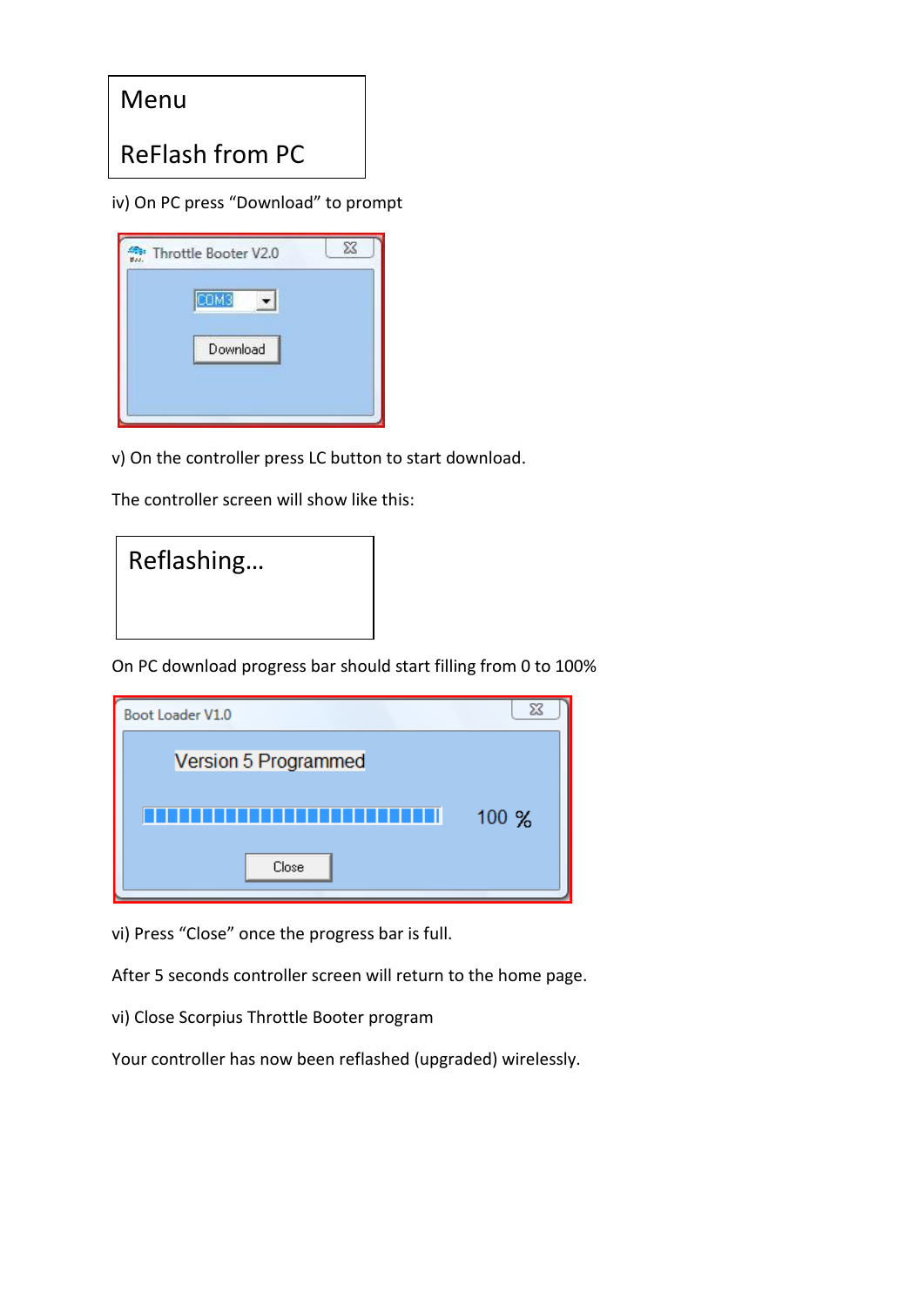## **2) Configure from PC**

#### **Displays as follows:**



 **Scorpius Controller Set Up Program**

## **3 functions on your controller you can reconfigure from your PC**

- i) Reconfiguring Driver
- ii) Reconfiguring ID and/or PIN.
- iii) Reconfiguring Throttle Curve

Click on "Send ID & PIN" or "Send Throttle Curve" or "Send Driver" depending on the requirement.

Press Menu button on controller for 2 seconds.

Use Menu knob to select "Config from PC".

Menu

Config from PC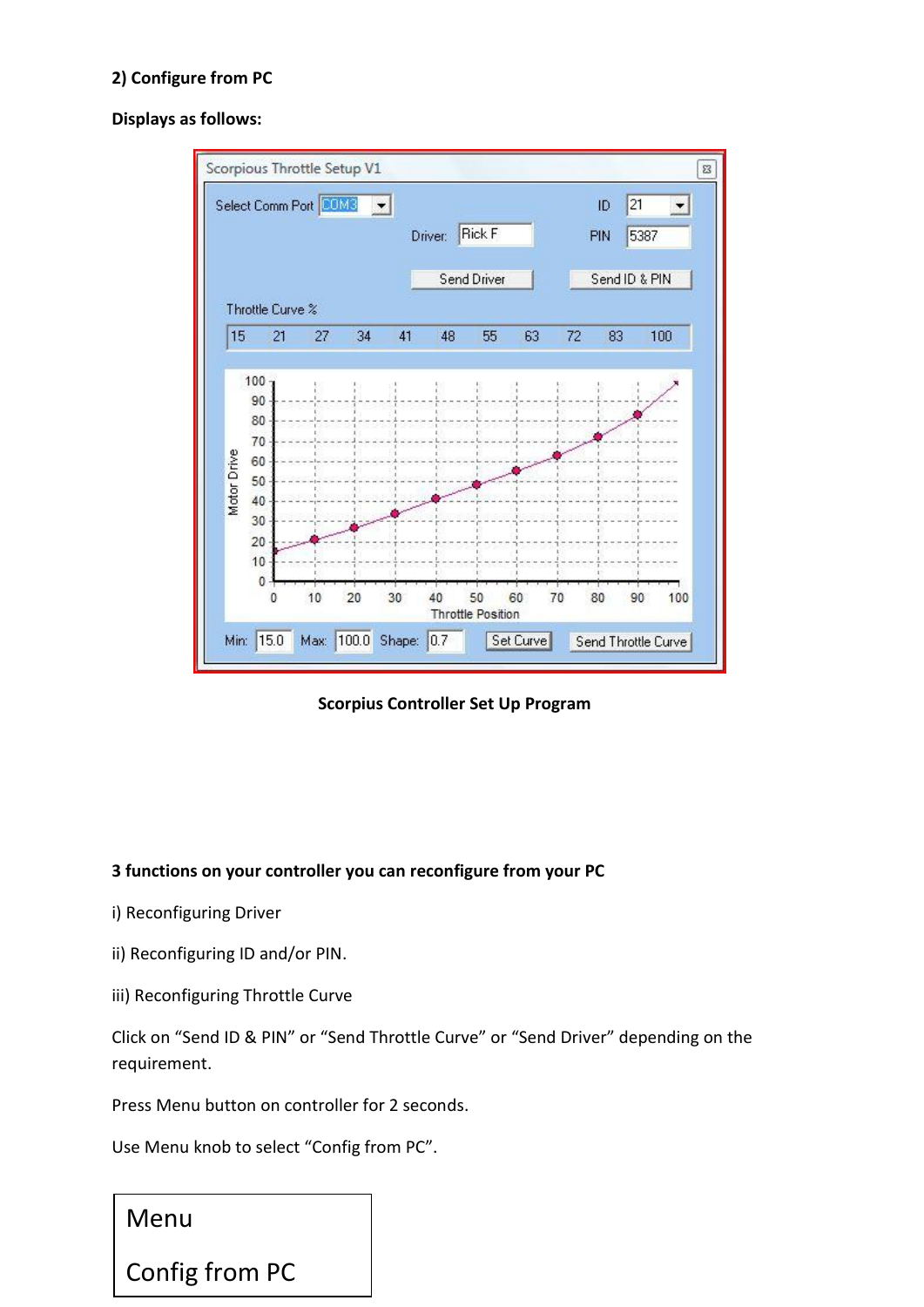Press LC button. "Configuring…" will come up on controller screen.

## Menu

## Set Car ID & PIN

Press OK on Scorpius Throttle Setup prompt box.

Controller screen returns to default setting. Controller ID and PIN have now been reconfigured.

### **ii) Driver name**

Go to Scorpius Throttle Setup program on PC

Change driver name to requirements.

Click on "Send Driver"

Select "Reconfig from PC" on controller menu.

Press LC button. "configuring" will come up on screen.

Configuring…

Press OK on Scorpius Throttle Setup prompt box on PC.

After 5 seconds controller screen returns to home page.

Driver name has now been reconfigured.

#### **iii) Throttle power curve.**

Go to Scorpius Throttle Setup program on PC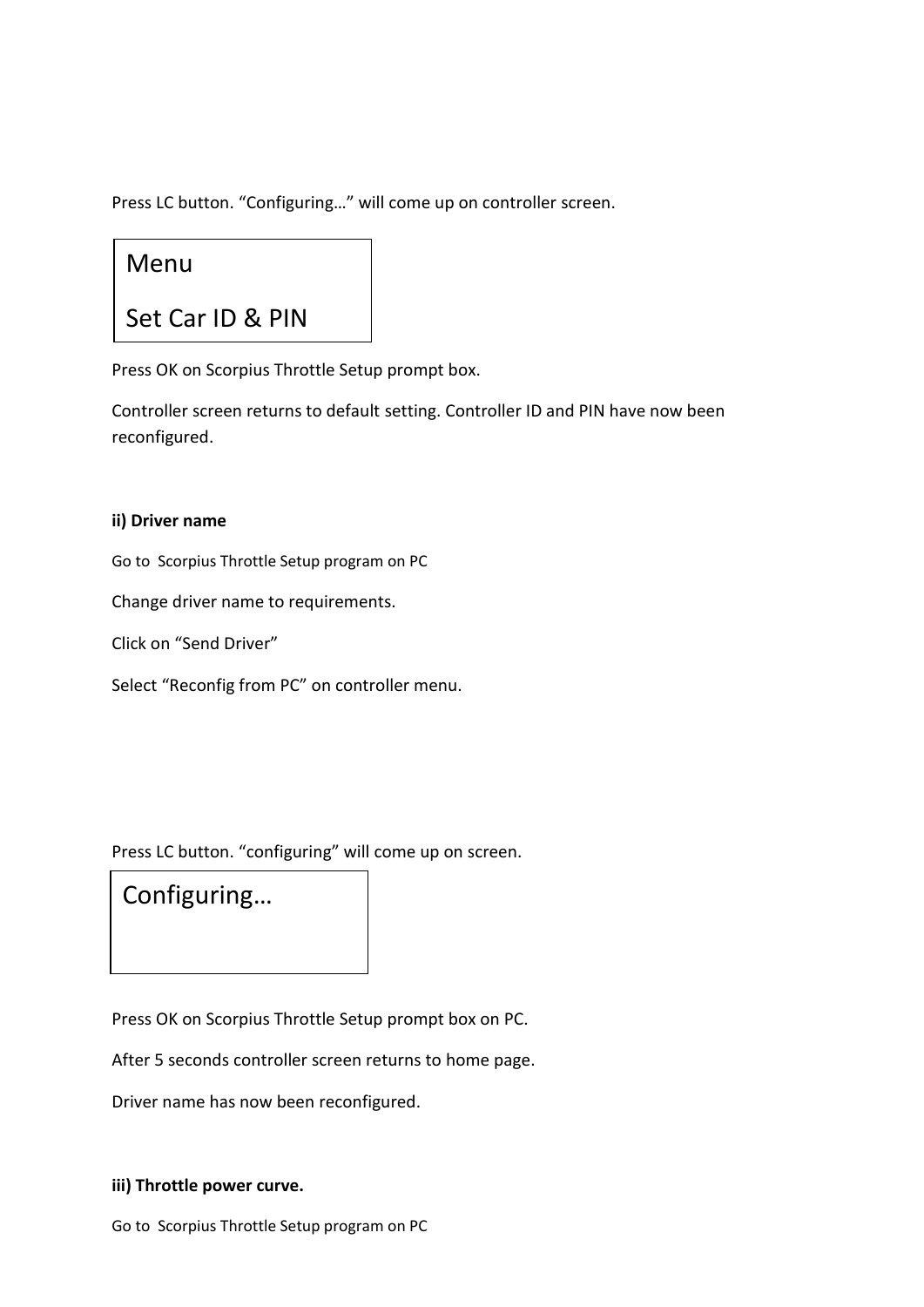Change throttle curve to requirements.

Click "Set Curve"

Click on "Send Curve"

Select "Reconfig from PC" on controller menu.

Press LC button. "Reconfiguring" will come up on screen.

Press OK on Scorpius Throttle Setup prompt box.

Controller screen returns to default setting. Controller power curve has now been reconfigured.

### **3) Version**

## Menu

Version  $= 9.5$ 

Shows the software version number for reference.

## **4) Driver name**

To reconfigure from controller:

Press Menu button for 2 seconds to activate menu on controller.

Use Menu knob to scroll to Driver Name page.

Menu

## Driver RICK F

Press LC button, use brake knob to scroll to letter. Press LC to lock it in.

Press LC button again to progress to the next letter.

Press LC button, use brake knob to scroll to letter. Press LC to lock it in.

Repeat for all letters.

Press brake menu twice to escape.

#### **5) PIN**

To reconfigure from controller: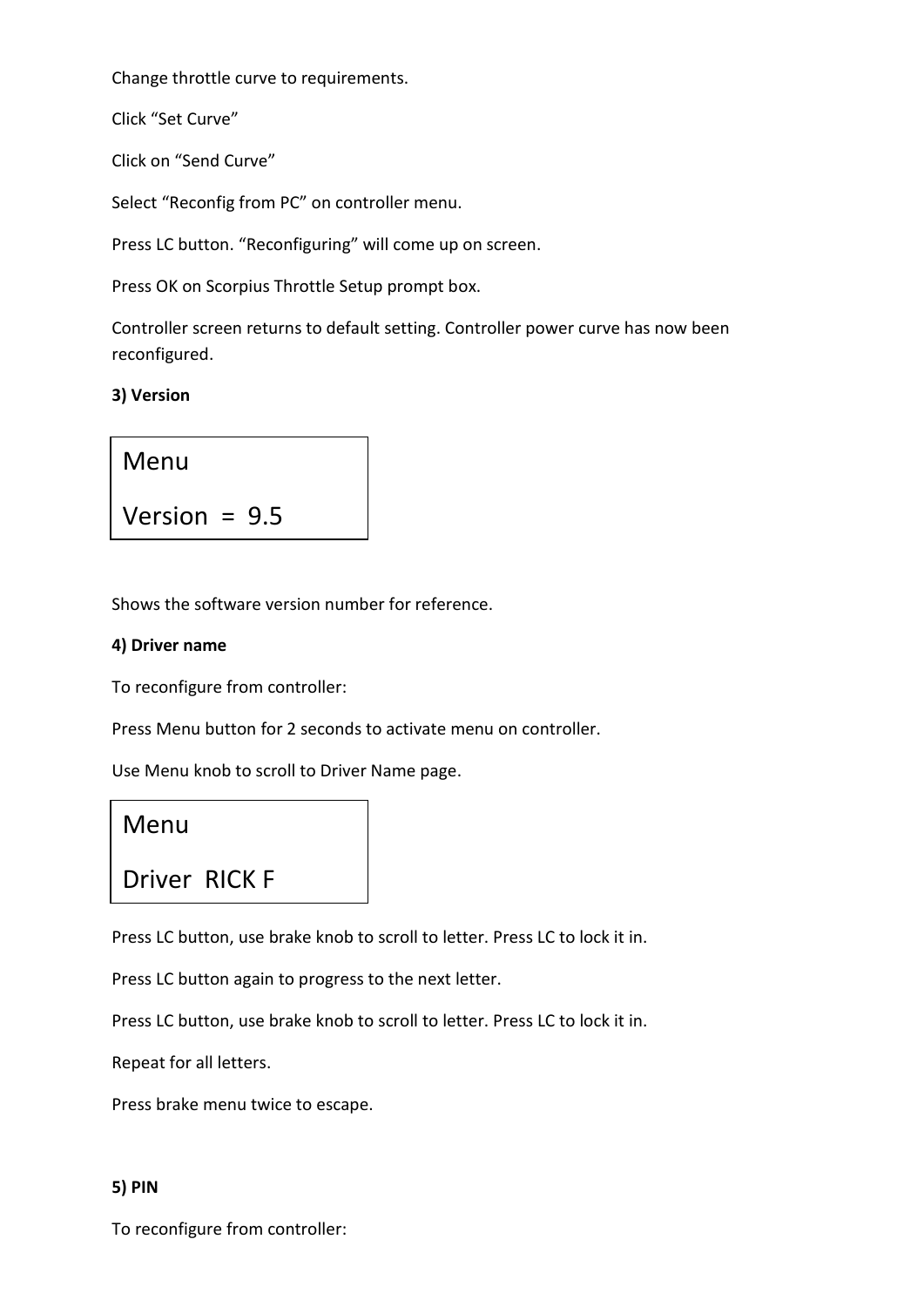Press Menu button for 2 seconds to activate menu on controller.

Use menu knob to scroll to PIN page.

## Menu

 $PIN = 1234$ 

Press LC button, use menu knob to scroll to desired numbers. Press LC to lock it in.

Press LC button again to progress to the next number.

Press LC button, use menu knob to scroll to desired numbers. Press LC to lock it in.

Press menu button twice to return to homepage.

## **6) Throttle power curve edit**

To reconfigure from controller:

Press menu button for 2 seconds to activate menu on controller.

Use menu knob to scroll to "Edit Curve" page.

Menu

## Edit Curve

Press LC button, use menu knob to scroll to desired point. There are 10 bands horizontally to choose from. Press LC to lock the band, use the menu knob to select value between 0- 100.

Edit Curve Point 5 = 50%

Use LC button to lock value in. Use menu knob to select another point (band) and repeat for all bands.

Press menu button twice to return to homepage.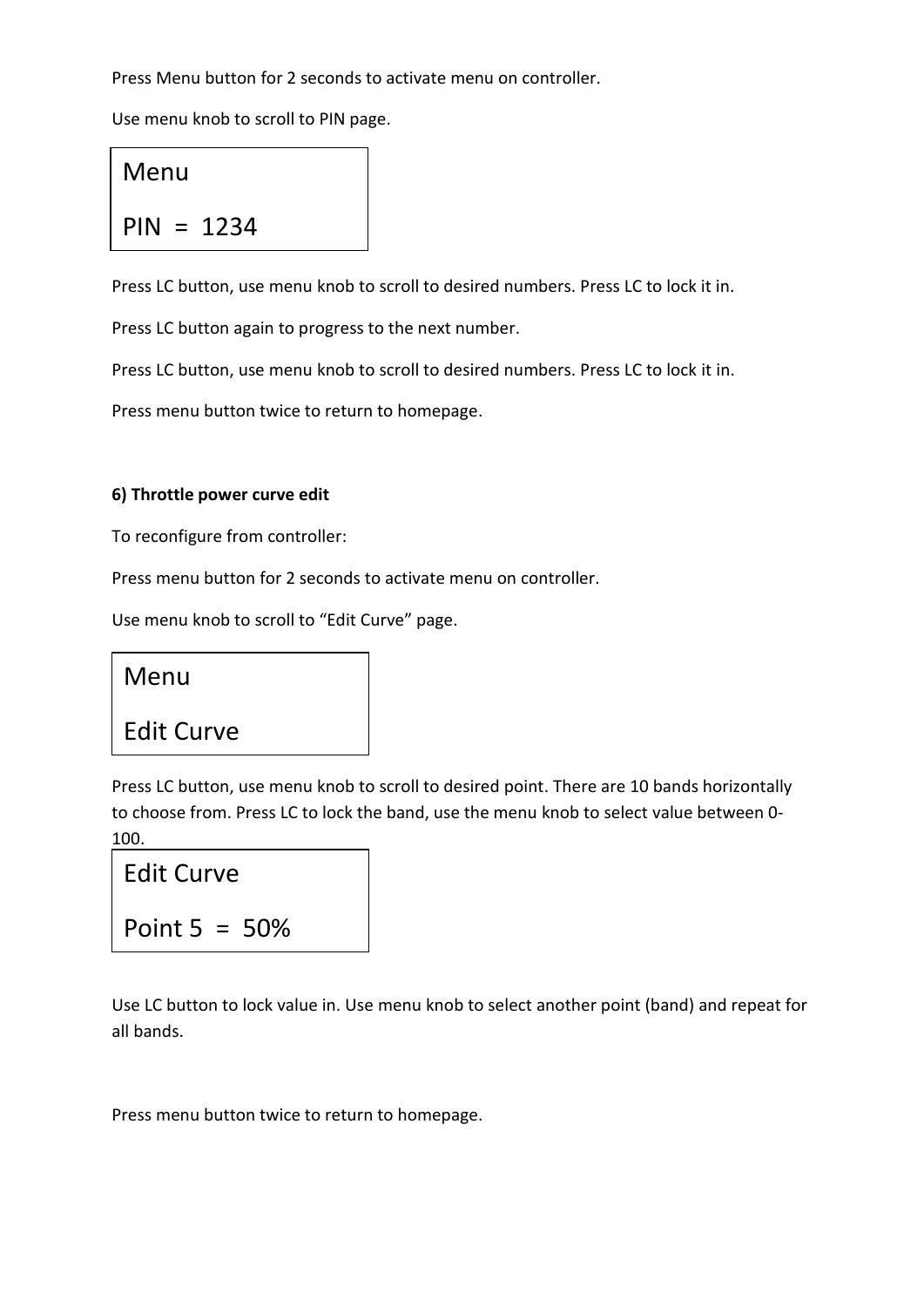## **7) Learner mode setting**

To reconfigure from controller:

Press Menu button for 2 seconds to activate menu on controller.

Use menu knob to scroll to "Learn"



Press LC button. Use menu knob to dial value 0-100. 100 is 100% power, 50 is 50% of full power etc.

Press menu button twice to return to homepage.

## **8) Learner mode on/off**

Use brake knob to scroll to "Learn Mode On/Off"

## Menu

## Learner Mode Off

Press LC button to select either on or off.

If ""on" is selected the percentage setting in "Set Learner Mode" will be applied, ie 70%

Press menu button once to return to homepage.

## **9) PEARL mode**

PEARL is an acronym for Programmable Electronically Activated Race Line.

Program your car to race a pre-determined race line and eliminate pressing the LC button at relevant lane changers.

Press menu button for 2 seconds.

Menu

Pearl Mode Off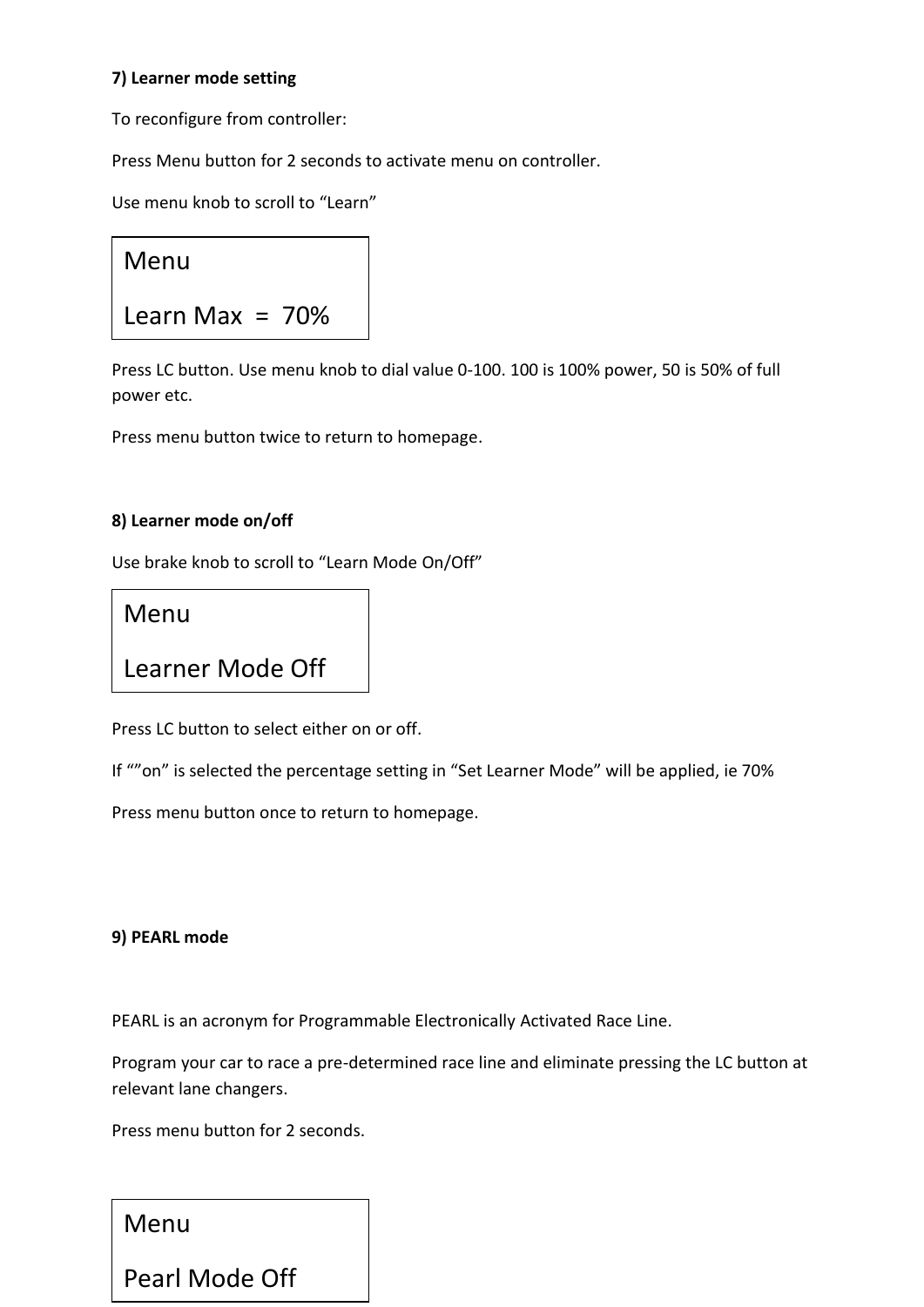Default is Off as shown. Pearl may be turned on or off as required. Each controller has in individuality in this regard.

Press LC button to select either "Pearl Off", "Pearl On" or "Pearl Learn"

To program your car: Select "Pearl Learn"

Menu

## Pearl Mode Learn

Drive around the digital track and select your preferred line as you go by pressing the lane changer button at each lane changer. Do not enter pit lane.

Stop the car and select "Pearl On"

Menu

Pearl Mode On

The car now memorises it's own preferred race line.

The data is stored within the car decoder itself.

Each car may be programmed independently of any other car.

Each driver may select to use or not use Pearl independently of other drivers

Press menu button for 2 seconds to return to homepage.

Entering pit lane should always be done manually.

PEARL is now ready to use.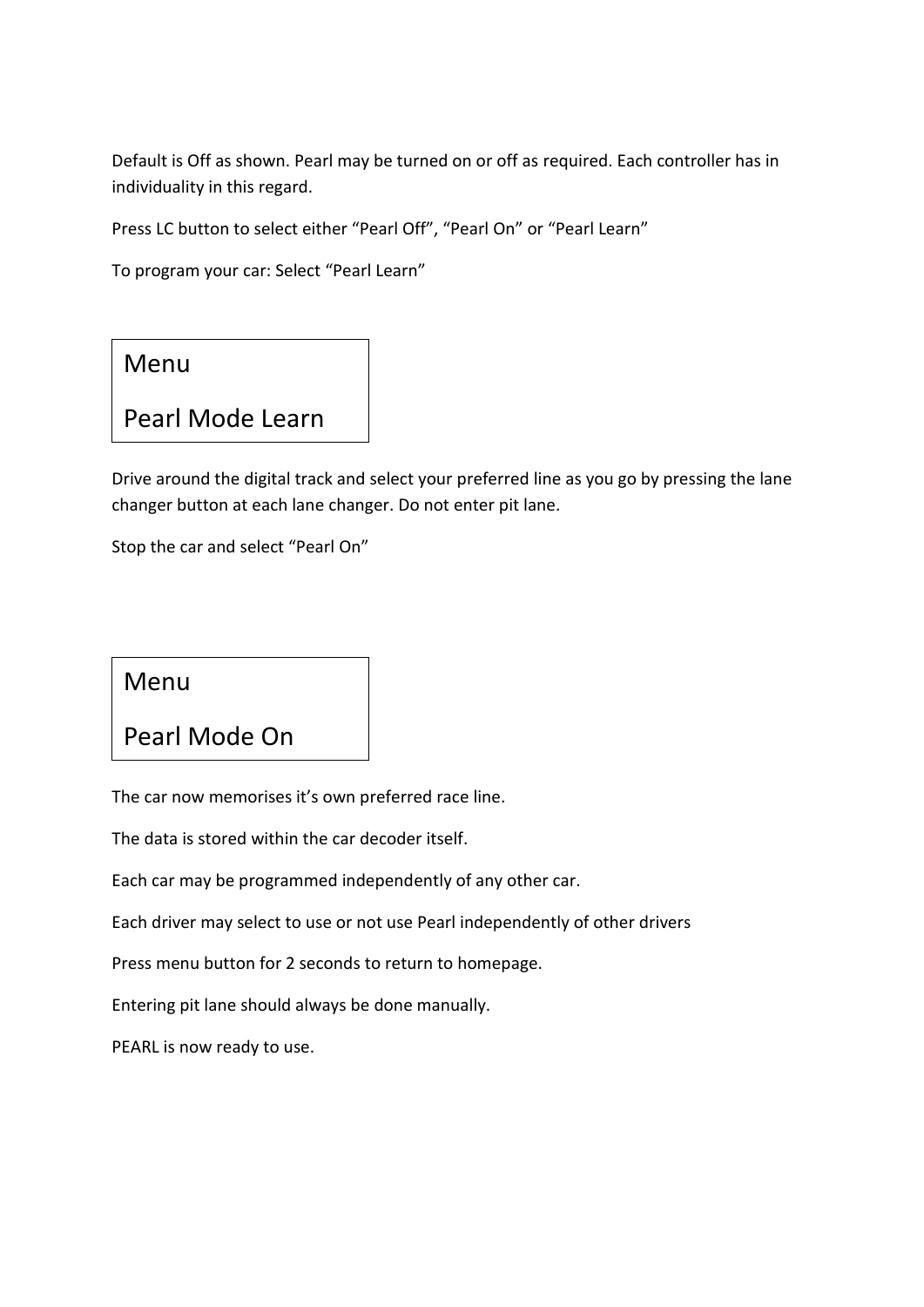### **10) SET WAM ID & PIN**

Press menu button for 2 seconds

Use menu knob to scroll to "Set WAM ID & PIN"

Menu

Set WAM ID & PIN

Press LC button

| Power Off WAM &  |
|------------------|
| Power On WAM PIN |

Ensure no other WAMS are connected anywhere nearby.

Disconnect WAM power for 3 seconds then reconnect power. This puts WAM in boot mode.

Press LC button to transfer the ID of the controller to the WAM. The WAM and controller are now paired.

Press menu button once to return to homepage.

## **11) Set Car ID & PIN**

To transfer throttle ID and PIN to car from controller:

Press Menu button for 2 seconds to activate menu on controller.

Use Menu knob to scroll to "Set Car ID and PIN"

## Menu

Set Car ID & PIN

Press LC button. Controller prompt on screen reads :

Remove CAR &

Replace on Track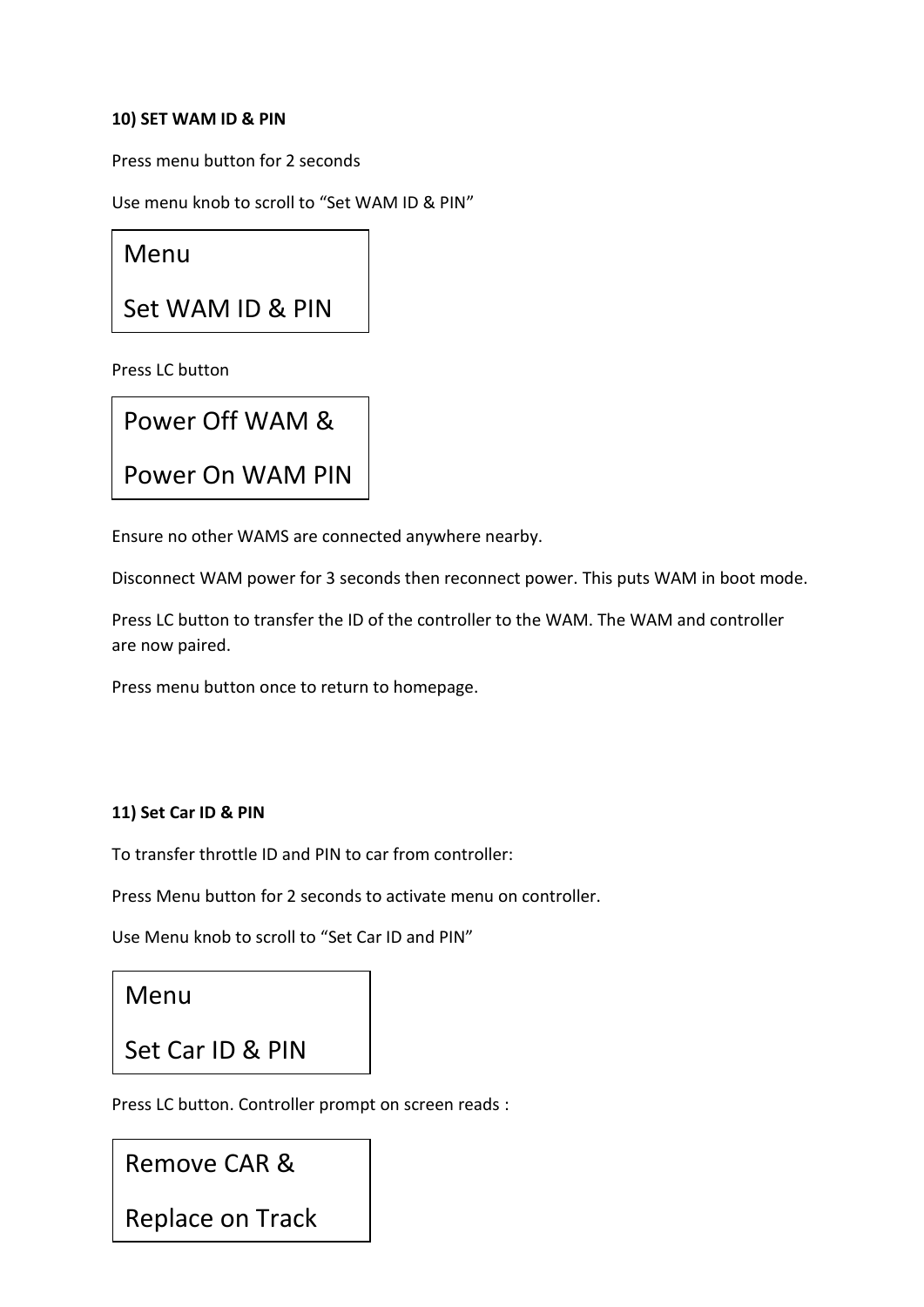Press LC button to return to menu.

Press Menu button to escape.

The car now has the same ID and PIN as the controller and are a matching pair.

Ensure no other cars are stationary on the track or they will receive the same settings.

## **12) Controller ID**

To change ID of the controller from 1-24:

Press Menu button for 2 seconds to activate menu on controller.

Use Menu knob to scroll to ID page.

| Menu     |  |
|----------|--|
| $ID = 9$ |  |

Press LC button

Use menu knob to choose desired ID

| Edit      |  |
|-----------|--|
| $ID = 10$ |  |

Press Menu button once to return to homepage.

Note. Controller ID must be set before car ID or WAM IDs can be set as controller ID is transferred to car and WAM to be paired.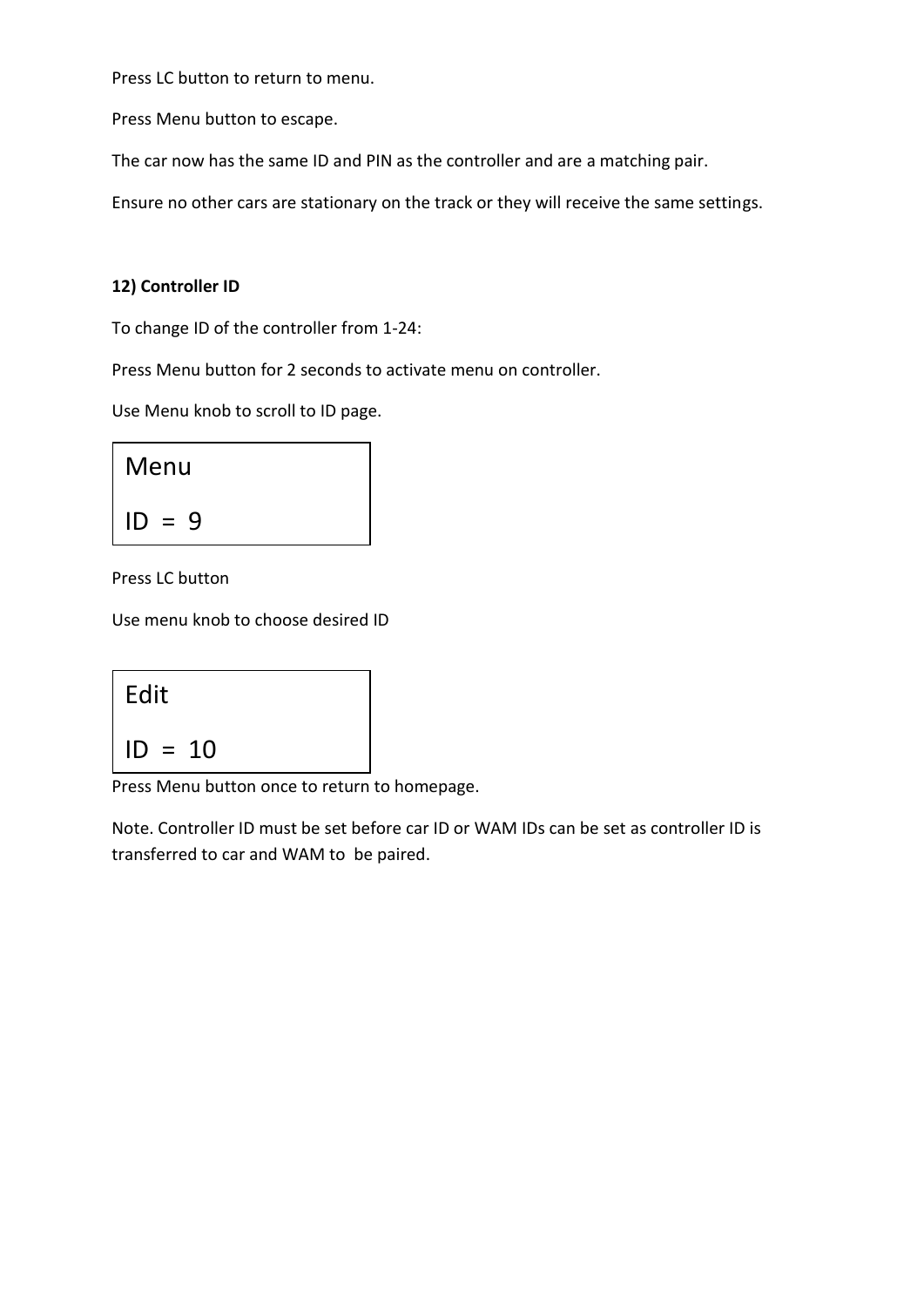# **Part 2: Car Decoder**

### **Reflashing Car decoder**

Select Scorpius Booter program. Press "download" button. Lift car from rails for 5 seconds and replace.

Click "OK"

The Scorpius car decoder now has the latest firmware.

# **NOTE:When reflashing or reconfiguring any device ensure only one dongle is inserted into the PC or laptop.**

**Changing Car ID**

See under Controller section, part 9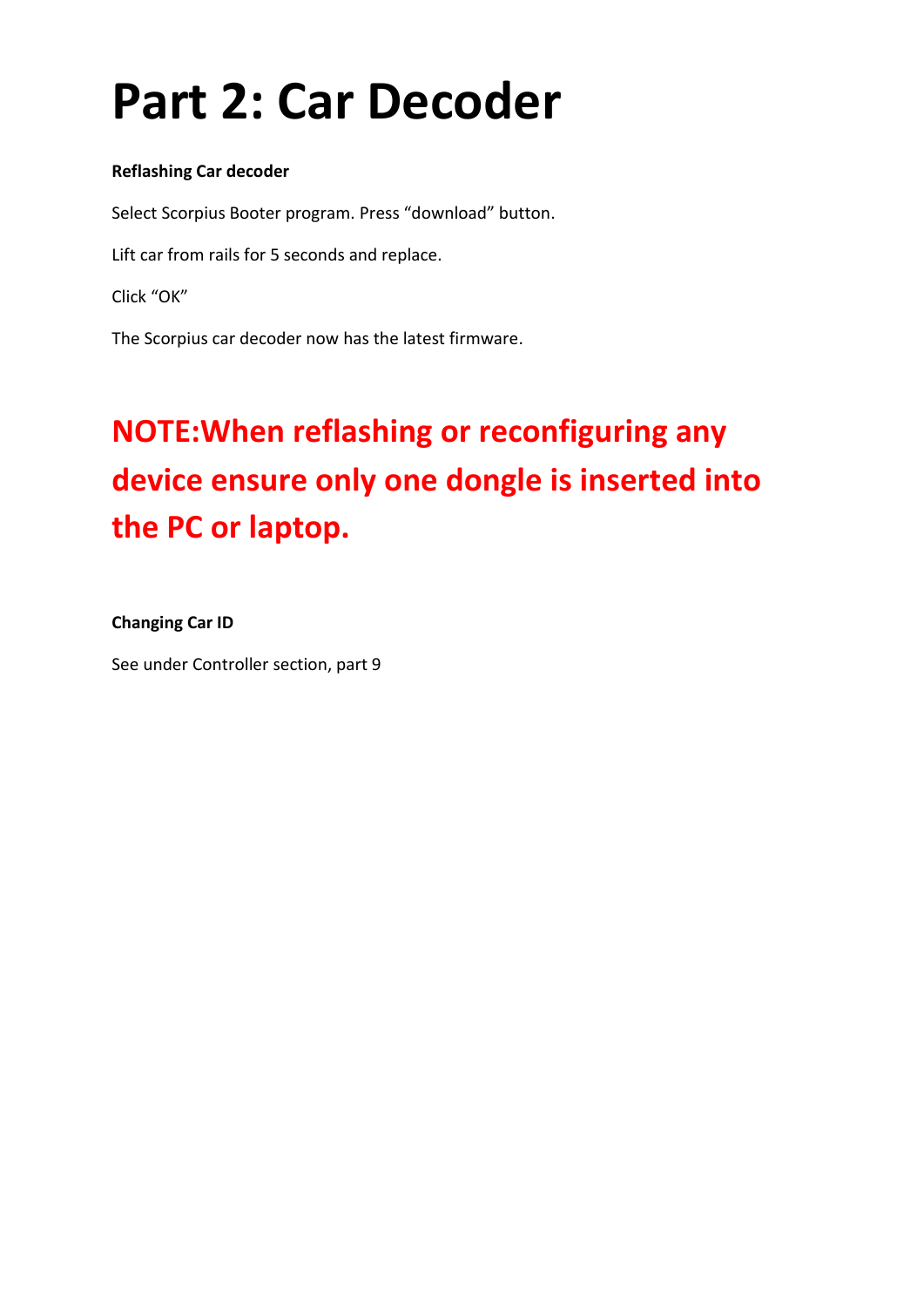# **Part 3: Lane Brain**

## **Reflashing Lane Brain**

Select Lane Brain Booter program. Press "download" button. Press the reset button on the Lane Brain. Press OK on booter window or cancel to quit. Flippers will now operate every 5 seconds, this confirms the Lane Brain has been reflashed. Switch off system for 5 seconds, turn system back on. Lane Brain now has latest firmware and is ready to use.

## **NOTE:When reflashing or reconfiguring any device ensure only one dongle is inserted into the PC or laptop.**

#### **Reconfiguring Lane Brain**

Select Lane Brain Set Up program on the PC.

Reconfigure the LB by adjusting parameters and boxes.

Press "Download".

Press the reset button on the Lane Brain.

Press "OK" on Set Up program.

Flippers will now operate every 5 seconds, this confirms the Lane Brain has been reconfigured.

Switch off system for 5 seconds, turn system back on.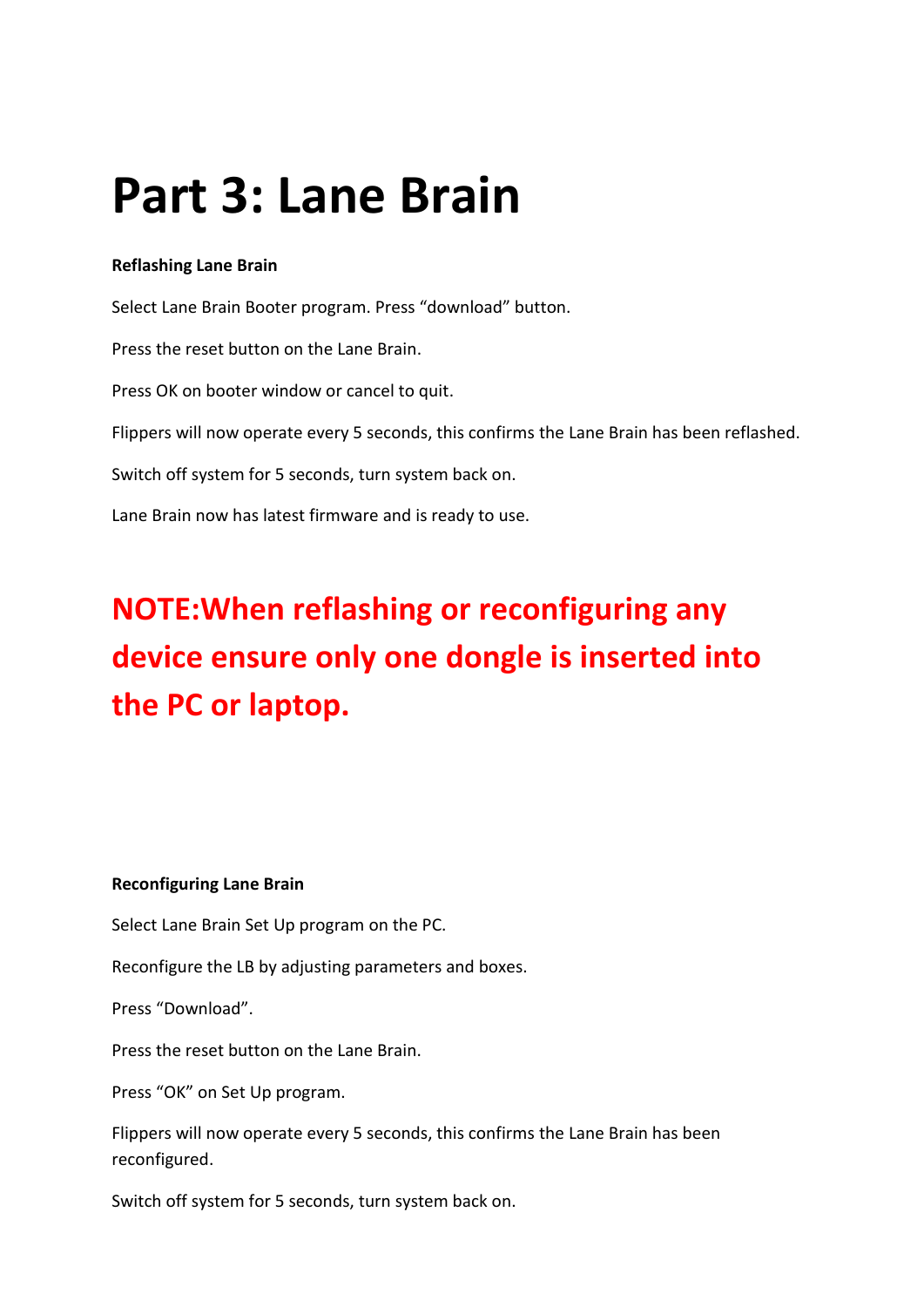Lane Brain is now reconfigured and ready to use.

### **Changing parameters on the Lane Brain Set Up program**

Setting parameters before sending to Lane Brain:

| LB Setup V1.0                                                               | $\Sigma$                                          |  |  |  |  |
|-----------------------------------------------------------------------------|---------------------------------------------------|--|--|--|--|
| Ports<br>Select                                                             | ID:<br>1                                          |  |  |  |  |
| <b>Lane Changer</b><br><b>▽ Anti Collision</b>                              |                                                   |  |  |  |  |
| <b>Lane Changer 1</b>                                                       | <b>Lane Changer 2</b>                             |  |  |  |  |
| Swap Solenoids                                                              | Swap Solenoids                                    |  |  |  |  |
| <b>Straight Fliiper</b><br>Polarity<br>· Negative                           | <b>Straight Fliiper</b><br>Polarity<br>· Negative |  |  |  |  |
| C Positive                                                                  | C Positive                                        |  |  |  |  |
|                                                                             | <b>Solenoid Drive Parameters</b>                  |  |  |  |  |
| .                                                                           | 0<br>Solenoid Delay Time (mSecs)                  |  |  |  |  |
| 30<br>Solenoid Pull Time (mSecs)<br>, , , , , , , , , , , , , , , , , , , , |                                                   |  |  |  |  |
| fan manna                                                                   | 30<br>Solenoid Hold Time (mSecs)                  |  |  |  |  |
| $\alpha = 0.5$                                                              | 20<br>Solenoid Hold Current %                     |  |  |  |  |
| Download                                                                    |                                                   |  |  |  |  |

 **The Lane Brain Set Up program**

#### **Com Port select**

Reconfigure communication port.

Press "Download" and follow the prompts.

#### **Set Lane Brain ID**

Set Lane Brain ID number from 0 to 24

Use slider to set ID

Set Lane Brain to ID 0 for lapcounting.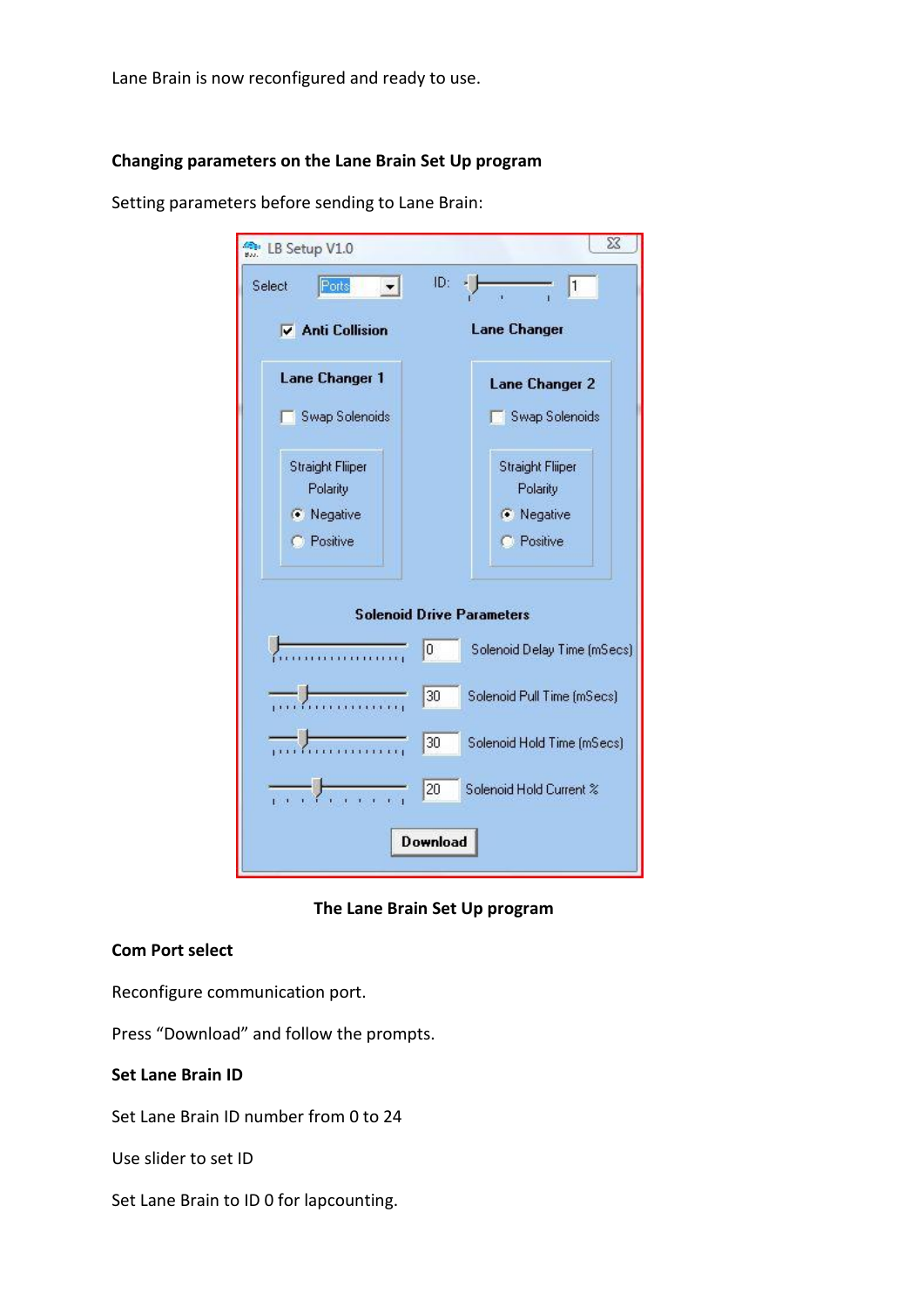Set each Lane Changer and set the corresponding Lane Brain to the same ID.

Set Lane Brain IDs in numerical sequence starting at number 1 being the first LC after the start, 2 being the second LC, etc

Press "Download" and follow the prompts.

#### **Anti Collision**

Tick box to enable Anti Collision

Untick to disable.

Press "Download" and follow the prompts.

#### **Spring Flipper**

Tick this box if you are using Carrera, Ninco or any custom made flipper assembly where one solenoid is used in conjunction with spring or mechanical return mechanism.

#### **Swap Solenoids**

Incorrectly wired solenoids, example gate shuts when it should open and vice versa, can be reversed by ticking the box and reconfiguring.

Press "Download" and follow the prompt.

#### **Swap Polarity**

Swap polarity of live flipper if required

Press "Download" and follow the prompts.

#### **Change solenoid drive parameters**

Adjust the following:

#### **Solenoid delay time**

Used in situation where flipper opens and closes before car arrives at flipper. Increase value in 10 mSec increments until suitable.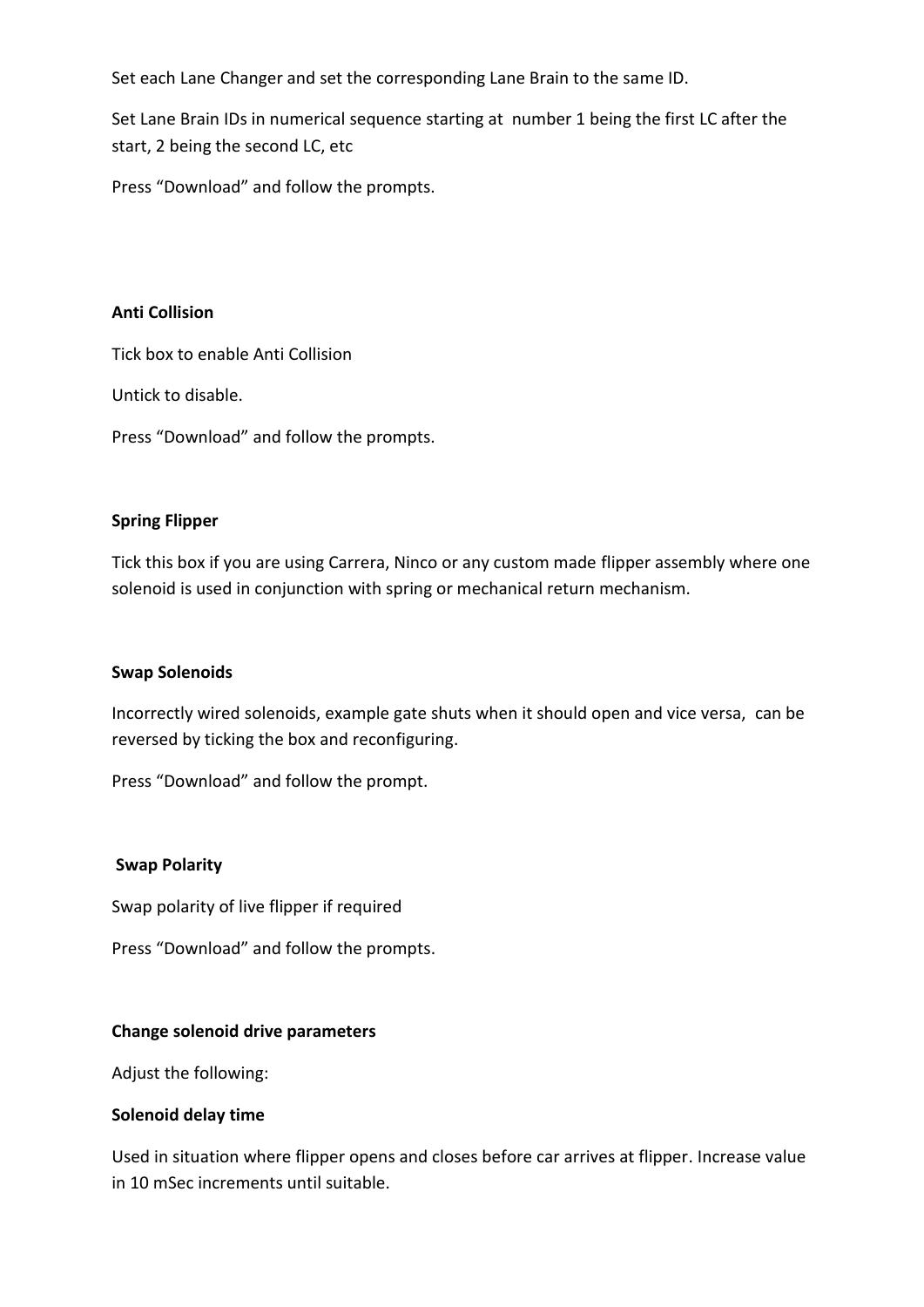## **Solenoid pull time**

The pull time is the time that power is applied to the solenoid.

#### **Sending new parameters to LB**

Once you have chosen your new parameters press "Download" on the LB Set UP program.

Press reset button on LB.

Press OK on LB Set Up program

Flippers will operate every 5 seconds.

Turn system off for 5 seconds.

Turn system back on.

Lane Brain is now reconfigured.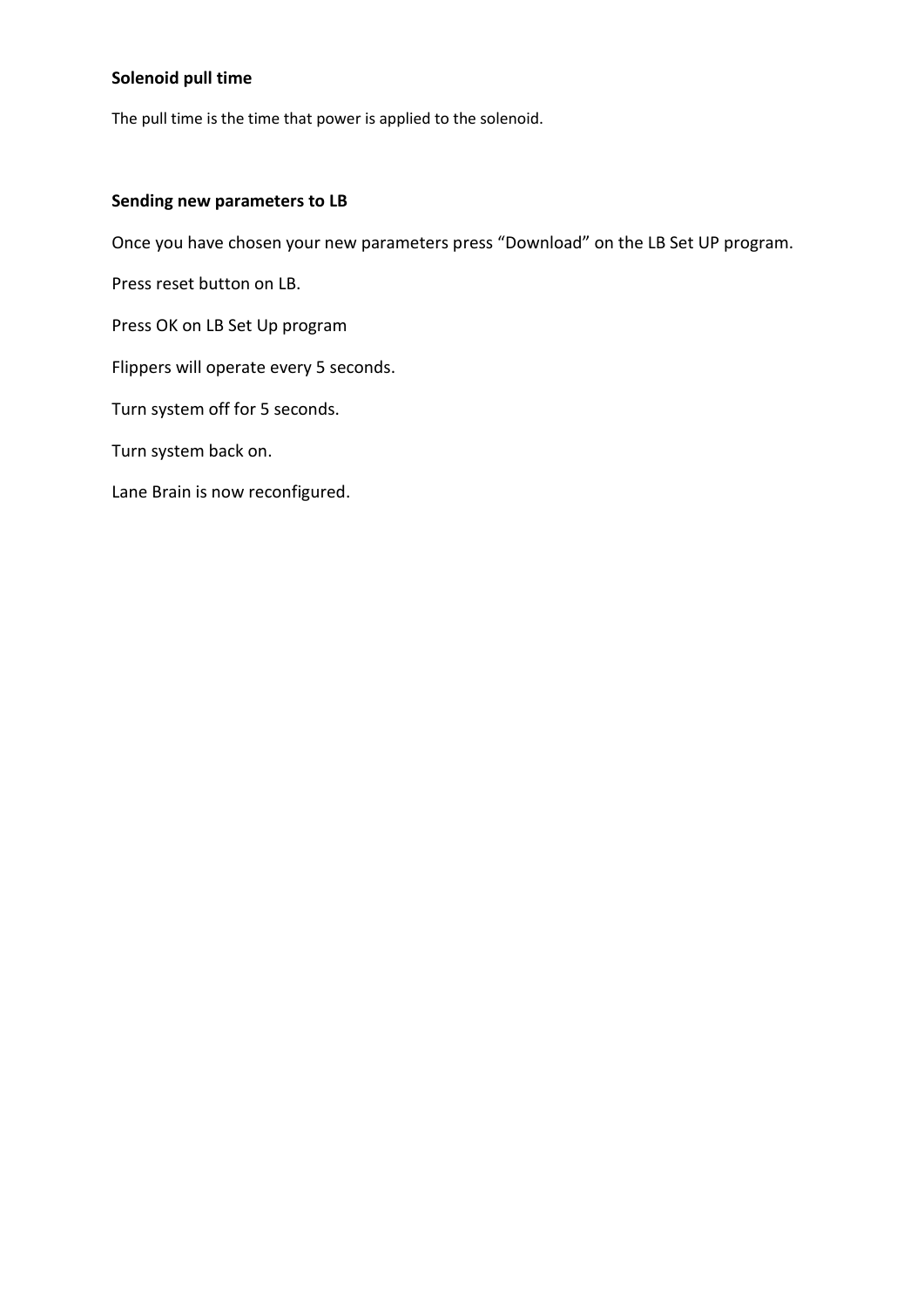# **Part 4: WAM (Wireless Analogue Module)**

Function= Run analogue car on analogue track using Scorpius Wireless Digital controller

## **Wiring International**

White: Power supply positive Red: Power Supply negative (common negative with track negative) Black : Track positive **Wiring Australia** Blue: Power supply positive Green: Power Supply negative (common negative with track negative)

Brown : Track positive

**Update controller firmware to version 9.5 before proceeding.**

**See link here: <http://www.scorpiuswireless.com/downloads.php5>**

# **NOTE:When reflashing or reconfiguring any device ensure only one dongle is inserted into the PC or laptop.**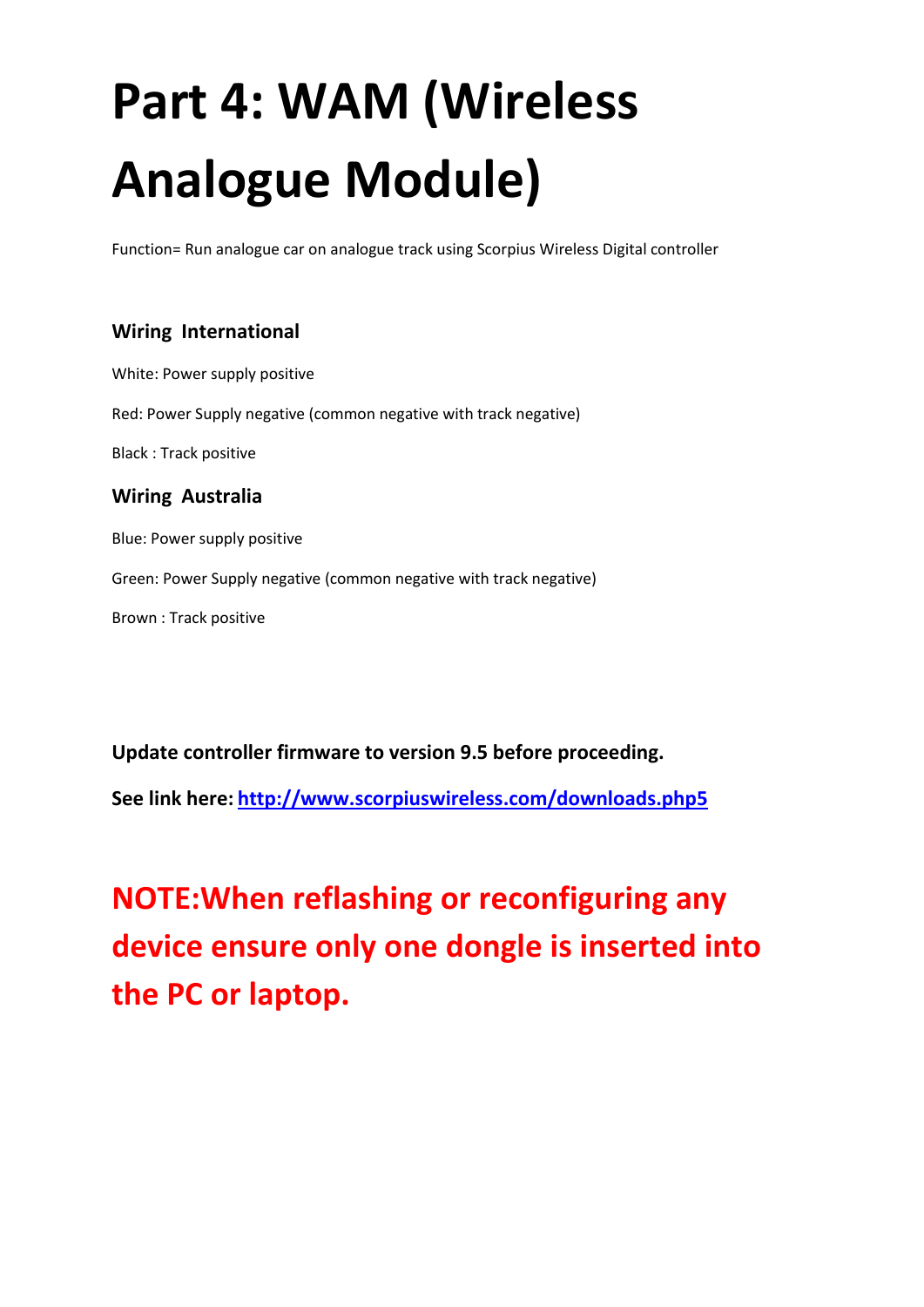## **To set ID 1-24 firstly set controller ID:**

First set controller ID Press menu button for 2 seconds Use menu button to scroll to Set Car ID Press LC button Use menu knob to scroll to correct ID Press LC button Press Menu button to return to homepage.

## **To transfer controller ID to WAM:**

Connect WAM to driver station. WAM is now "on" Press Menu button on controller Use menu knob to scroll to "Set WAM ID and PIN" Press LC button "Power off WAM & Power on WAM PIN" , ie, turn WAM off for 5 seconds then back on. This puts the WAM into boot mode. Press LC button on controller. ID is now matched. Press menu button to return to homepage.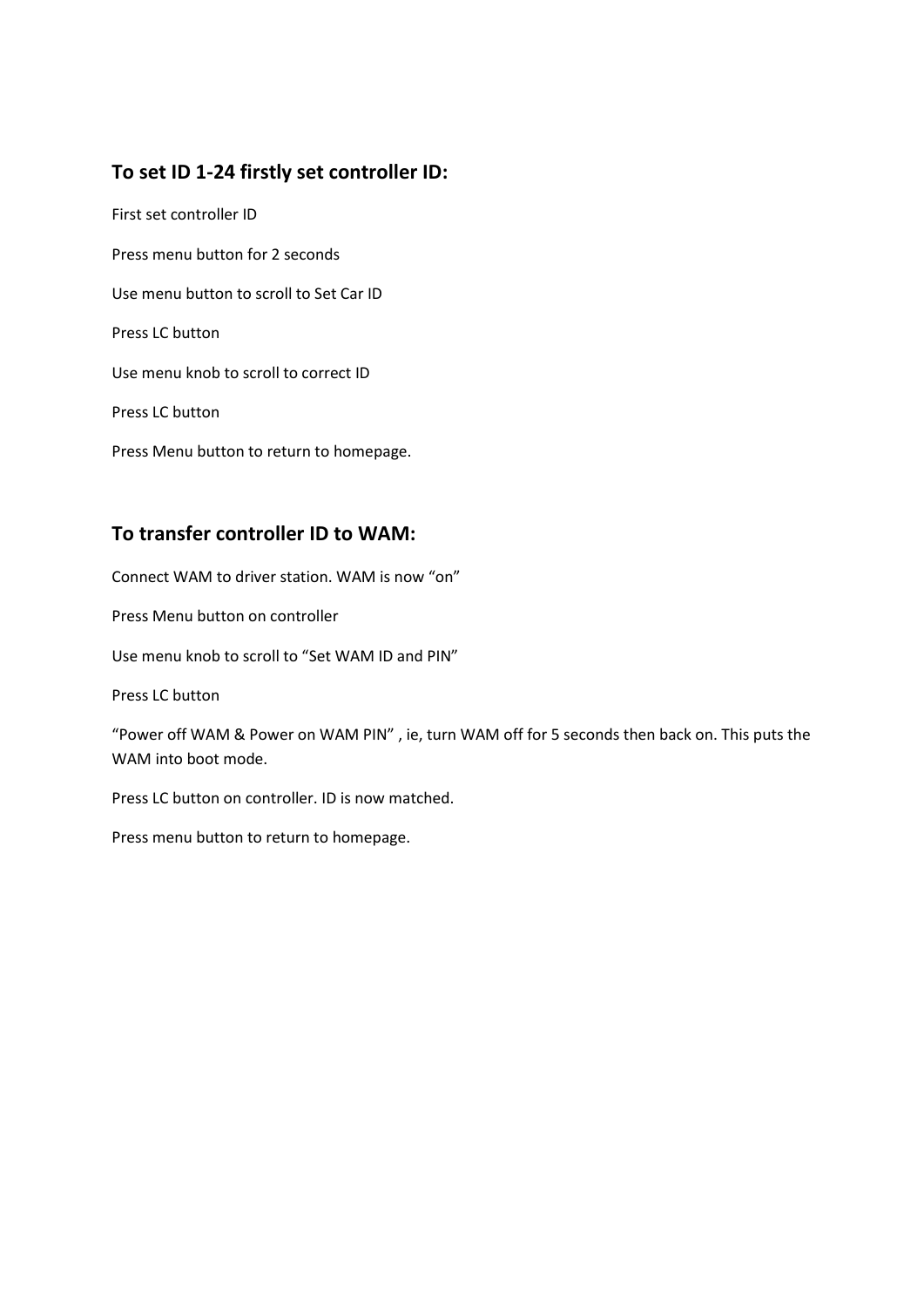## **To reflash WAM with any firmware updates:**

## **Note: You will need the Scorpius dongle and install dongle driver program.**

Download latest firmware to PC

Unzip files and save to desktop

Open the file and select WAM.exe

This will appear on the PC:



Click "Download"

This will appear on the PC:

| Firmware Update                                      |    | х      |  |  |  |
|------------------------------------------------------|----|--------|--|--|--|
| Reset AWM then Press OK to proceed or Cancel to quit |    |        |  |  |  |
|                                                      | ок | Cancel |  |  |  |

Press red button on WAM then click OK

The progress bar will load up.

Close programs.

Turn WAM off for 5 seconds

Turn WAM on.

WAM now has latest firmware.